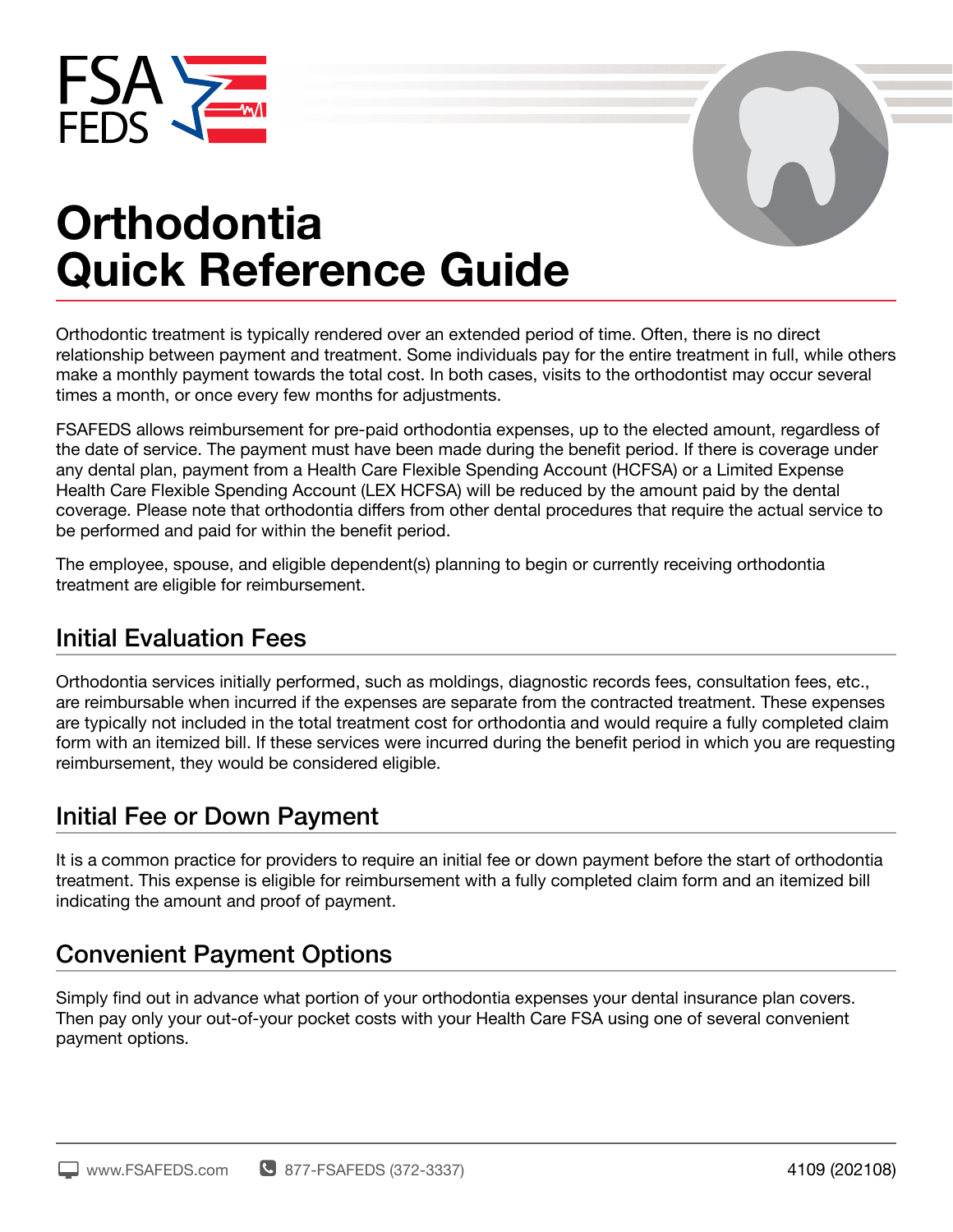## Pay Me Back

Get reimbursed for eligible orthodontia expenses you've paid out of pocket using the Pay Me Back option (see **Reimbursements and Payments** under the **Support Center** tab a[t www.FSAFEDS.com\)](http:// www.FSAFEDS.com).

If you paid a lump sum to your orthodontist in the prior calendar year and were reimbursed a prorated amount, you can be reimbursed for the unclaimed amount in the current plan year (if you re-enrolled in a Health Care FSA and are still receiving orthodontia services). Simply provide the following documents:

- A copy of the payment information or payment receipt
- A claim form
- A letter indicating the amount you were reimbursed in the prior year
- Documentation from the provider stating patient is still undergoing active orthodontic treatment

**For example**: In 2019, a participant had an HCFSA allotment of \$2,500, which was used to pay an orthodontia bill (the amount of the bill is \$5,000). The participant submitted the correct documentation and was reimbursed \$2,500 from their HCFSA.

The participant re-enrolls in an HCFSA for 2020 with an allotment of \$2,500. The participant can now submit the correct documentation and be reimbursed the remaining \$2,500 owed.

## Pay My Provider

Pay your orthodontist directly from your Health Care FSA using Pay My Provider option (see **Reimbursements and Payments** under the **Support Center** tab at [www.FSAFEDS.com\)](http://www.FSAFEDS.com). Make a single payment to your orthodontist, or set up recurring payments—it's up to you.

#### **1. Monthly Recurring Payments**

A recurring Pay My Provider payment is the easiest way to pay monthly orthodontia expenses. This option ensures your payments are spread out across multiple plan years so you can make the most of your insurance plan coverage. Please remember to set up payments up to 10 days before you want your first payment to be made to your orthodontist.

You'll need to submit a copy of your orthodontia service contract through your FSAFEDS online account when you set up monthly recurring payments. Please make sure your contract includes:

- 1. The provider's name
- 2. The patient's name
- 3. A description of the service provided
- 4. A payment schedule (including dates of service)
- 5. The payment amount